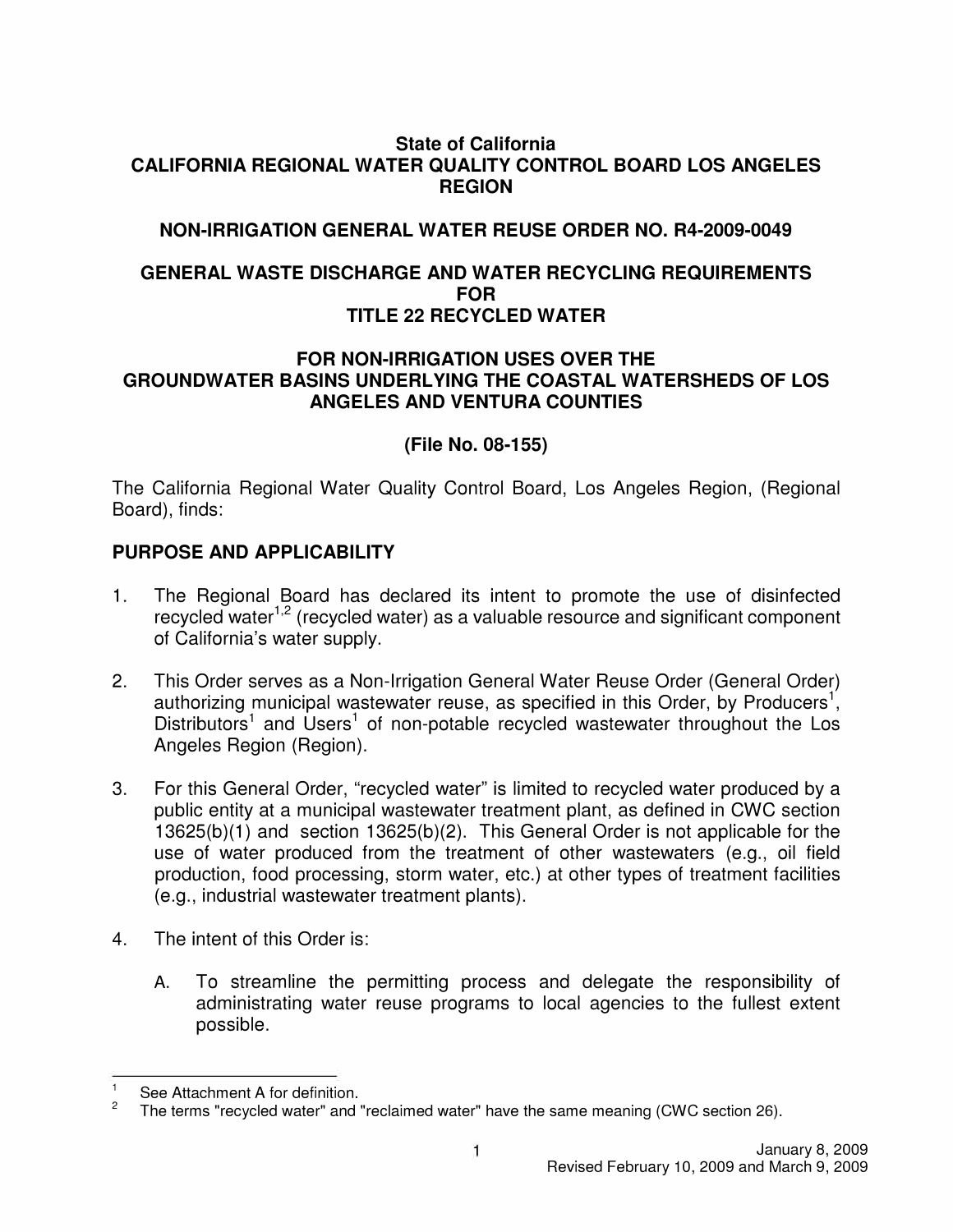- B. To serve as a region-wide general permit for non-irrigation uses of recycled water for publicly owned wastewater and water agencies<sup>1</sup> that recycle treated municipal wastewater, and to apply to the following suppliers of recycled water:
	- a. Producers of disinfected secondary<sup>1</sup>- and tertiary<sup>1</sup>-treated recycled water that meets California Code of Regulations (CCR) Title 22 water recycling criteria<sup>1</sup> (Attachment B) and is reused for a direct beneficial use or a controlled use that would not otherwise occur.
	- b. Distributors of recycled water who receive recycled water (treated wastewater) from a municipal wastewater facility, whether or not they provide additional treatment to meet CCR Title 22 water recycling criteria for its intended use(s) and who distribute it to Users. In some cases, a written agreement (e.g., Joint Powers Agreement or equivalent contractual agreement) between a Producer and a Distributor may be preferable to enrolling the Distributor under this Order.
- 5. Water reuse is an essential part of an overall program to manage local and regional water resources. Many local governing bodies have adopted resolutions establishing their intent to proceed with the planning, permitting, and implementation of water reuse projects. In addition, Section 13510 of the California Water Code states that:

"It is hereby declared that the people of the state have a primary interest in the development of facilities to recycle water containing waste to supplement existing surface and underground water supplies and to assist in meeting the future water requirements of the state."

6. Further, Section 13550 of the California Code states that:

"The Legislature hereby finds and declares that the use of potable domestic water for nonpotable uses, including, but not limited to, cemeteries, golf courses, parks, highway, landscaped areas, and industrial and irrigation uses, is a waste or an unreasonable use of the water within the meaning of Section 2 of Article X of the California Constitution if recycled water is available which meets all of the following conditions, as determined by the state board..."

## **REUSE FACILITIES AND THEIR RESPONSIBILITIES**

7. Most of the publicly owned wastewater treatment works (POTWs) in the Region, hereinafter referred to as the Producers, produce treated wastewater of sufficient quality to allow its reuse for certain applications as prescribed in this Order. Water service agencies also have authority under the provisions set forth in this Order to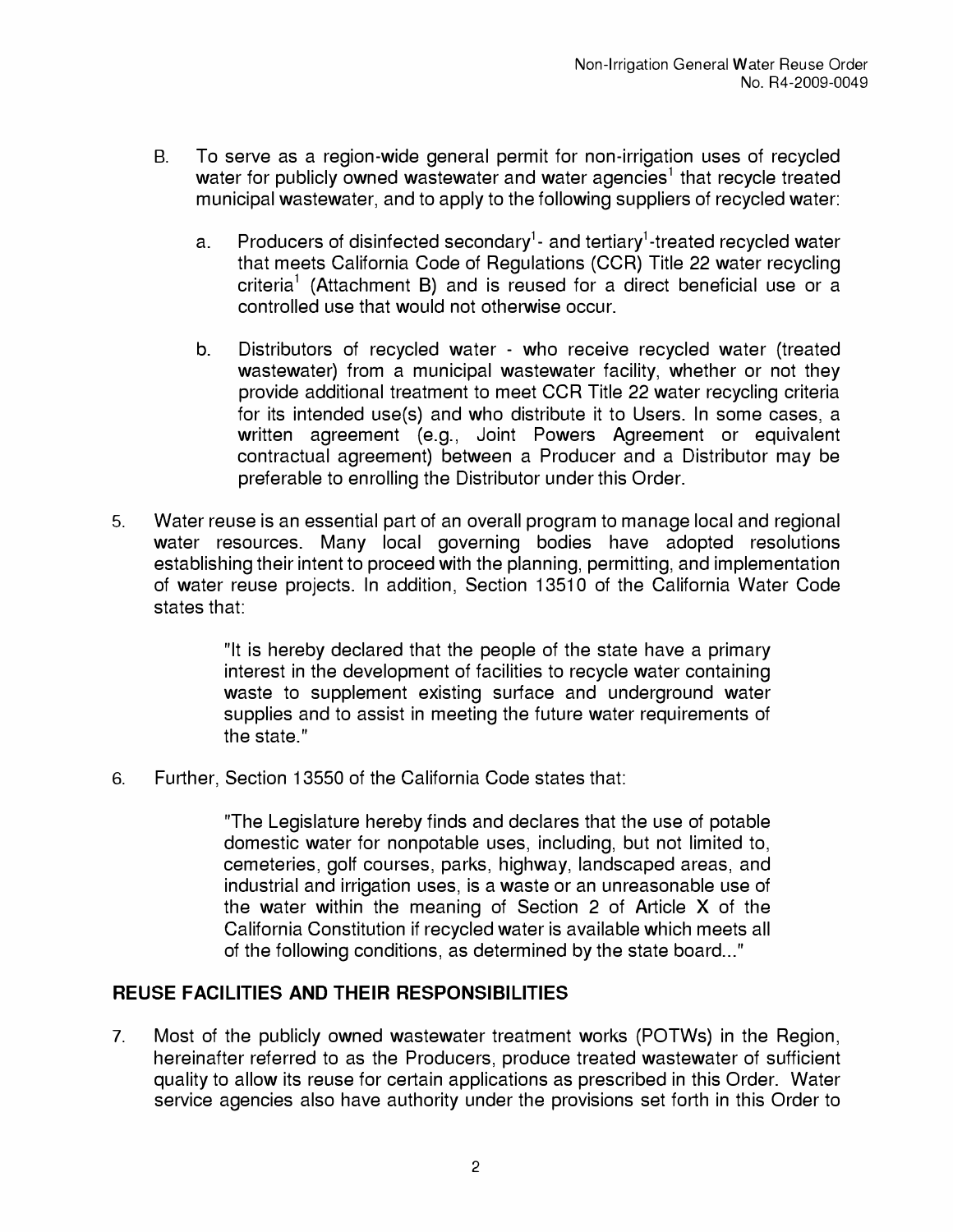distribute recycled water within their respective jurisdictions. The Producers are now covered under individual water recycling requirements primarily for irrigation uses. However, they have expressed an interest in expanding recycled water for other uses not covered by their current water recycling requirements, such as, but not limited to, dust control or street sweeping (see Section B.3.b. for a list of specified uses).

- 8. POTWs provide recycled water that receives at least secondary level treatment with appropriate disinfection to Distributors or Users under written agreements with the participating Producers/Distributors respectively. The recycled water meets the quality criteria established by California Department of Public Health<sup>1</sup> (CDPH) and this Order. Additional treatment by the Producer or Distributor may be necessary to meet the intended use. The Producers or Distributors are responsible for insuring that water reuse is adequately monitored through an approved program (See Attachment C).
- 9. Decisions regarding any changes of treatment and distribution facility construction, operation, funding, cost-sharing and related aspects are the responsibility of the Producers, Distributors and affected Users. Decisions regarding any changes of treatment and distribution facility construction and operation shall be submitted at least 120 days prior to any changes to the CDPH and the Regional Board for approval.

## **STATE RECLAMATION PLANS, POLICIES AND REGULATIONS**

- 10. In July 1992 Section 13523.1 was added to the California Water Code, authorizing regional boards to issue master reclamation permits  $3$  to a Producer and/or Distributor of recycled water in lieu of prescribing individual water reuse requirements for a User of recycled water. Section 13523.1 also removes the requirement, except upon written request of a regional board, that Users file a report with a regional board to use recycled water from a producer/distributor for whom a master reuse Order has been issued. Similarly, it exempts any such User of recycled water from the requirement to file a report with a regional board related to any material change in the character of the recycled water or its use.
- 11. The State Board adopted Resolution No. 77-1, Policy with Respect to Water Reclamation in California, which includes principles that encourage and recommend funding for water recycling and its use in water-short areas of the State. On September 26, 1988, the Regional Board also adopted Resolution No. 88-012, Supporting Beneficial Use of Available Reclaimed Water in Lieu of Potable Water for the Same Purpose, which encourages the beneficial use of recycled wastewater and

 $3$  A benefit of master reclamation permits is that individual recycled water users are not required to seek individual coverage permits from a regional board, thereby avoiding additional regulatory burdens and costs. Producers and/or Distributors that currently operate pursuant to a master reclamation permit or WRRs and WDRs shall be allowed to retain coverage under the existing permit.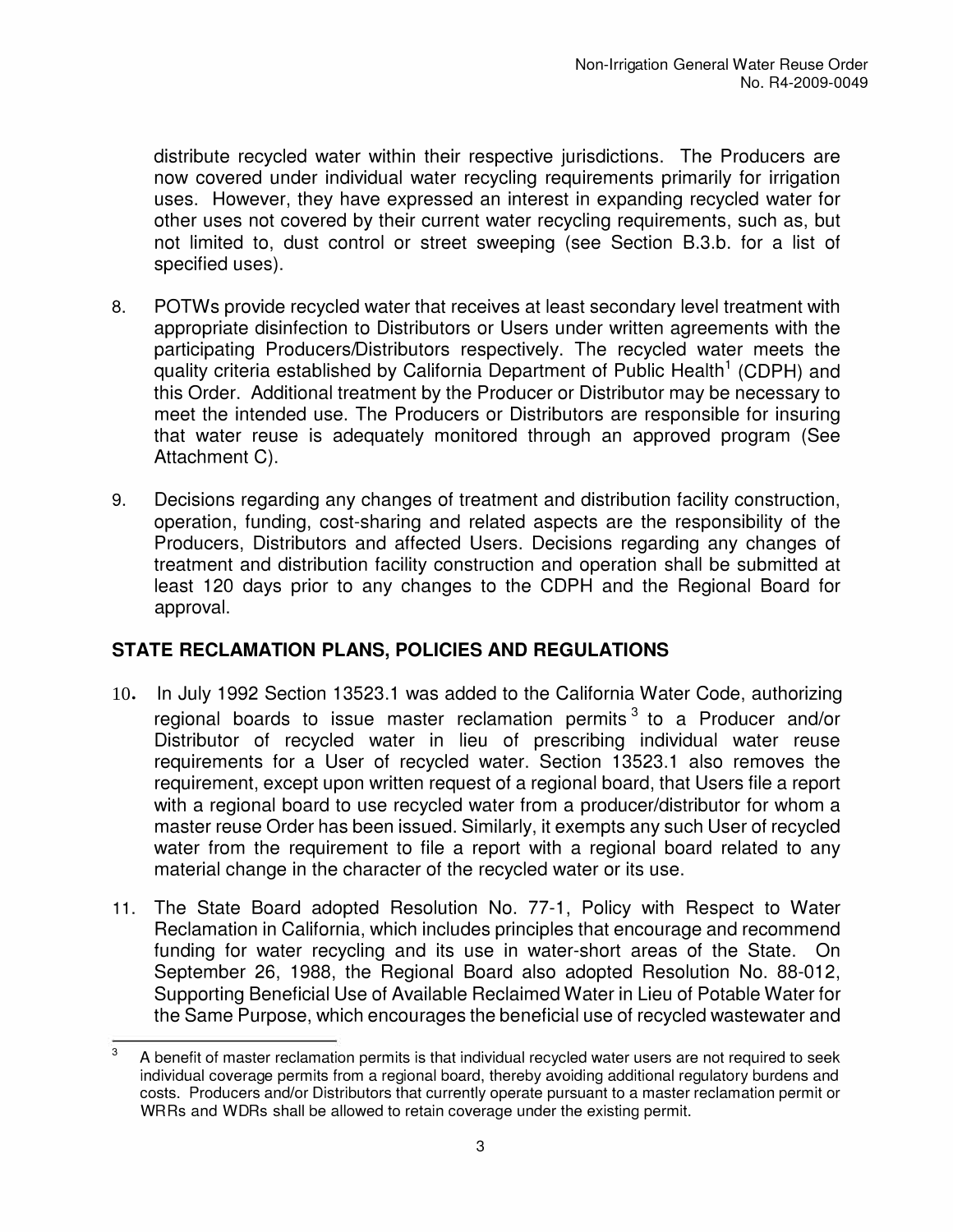supports water recycling projects.

- 12. A February 24, 2004 State Board memorandum from Celeste Cantú to the Regional Board Executive Officers entitled "Incidental Runoff<sup>1</sup> of Recycled Water", provided recommendations regarding regulatory management of incidental runoff. The memorandum stated: To further the goal of maximizing the use of recycled water, the water quality laws should be interpreted in a manner that is consistent with the intent of the Legislature to promote recycled water use. Consequently, incidental runoff from recycled water projects shall be handled as follows:
	- A. Where reclamation requirements prohibit the discharge of waste to waters of the State and discharges are not expected to occur, occasional runoff should not trigger the need for either an individual NPDES permit or enforcement action.
	- B. If discharges from reclamation project area occur routinely, such discharges can be regulated under municipal storm water NPDES permit in most cases.
	- C. In limited cases, where necessary to address a water quality concern, discharges of recycled water to surface waters may be regulated under an individual NPDES permit. An NPDES permit, however, should not be issued unless necessary to achieve water quality objectives.

The memorandum also describes the framework for regulating incidental runoff from irrigation systems and from storage ponds without issuing such an NPDES permit.

## **STATE HEALTH REGULATIONS**

- 13. Section 13523 of the California Water Code provides that a Regional Board, after consulting with and receiving recommendations from CDPH or its delegated local health agency, and after any necessary hearing, shall, if it determines such action to be necessary to protect the health, safety, or welfare of the public, prescribe water recycling requirements for water that is used or proposed to be used as recycled water. Section 13523 further provides **at a minimum** that the recycling requirements shall include, or be in conformance with, the statewide water recycling criteria established by CDPH pursuant to Water Code section 13521.
- 14. Pursuant to California Water Code section 13523, the Regional Board has consulted with the CDPH regarding this General Order and the types of proposed recycling projects to be covered by this General Order. The Regional Board has incorporated CDPH's recommendations in this Order.
- 15. The requirements contained in this Order are in conformance with the goals and objectives of the Basin Plan and implement the requirements of the California Water Code and Title 22 California Code of Regulations, Chapter 3 Water Recycling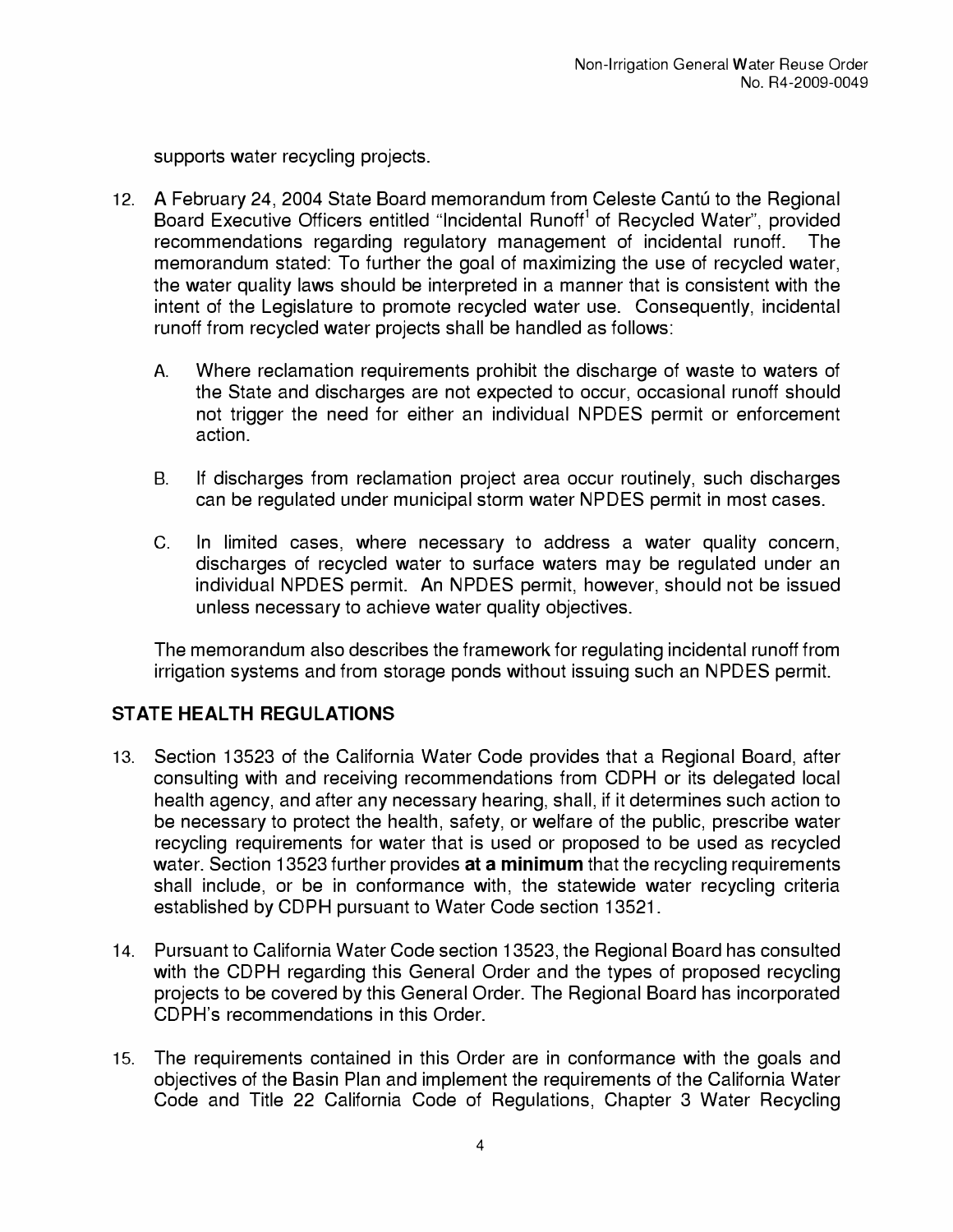Criteria.

- 16. The information required by this General Order is necessary to determine compliance with this General Order and to ensure compliance with the CWC and the Title 22 Requirements. Improper use or discharge of recycled water represents a threat to the quality of waters of the state and to human health and the environment. A completed Notice of Intent<sup>4</sup> (NOI) form (Attachment D) identifies the entities responsible for ensuring proper production, distribution, and/or use of recycled water in accordance with this General Order.
- 17. A 1996 Memorandum of Agreement (MOA) between the CDPH and State Water Resources Control Board (State Board) on behalf of itself and the Regional Boards regarding the use of recycled water allocates primary areas of responsibility and authority between these agencies. The MOA provides methods and mechanisms necessary to ensure ongoing and continuous future coordination of activities relative to the use of recycled water in California. This General Order includes requirements consistent with the MOA.

## **WATER QUALITY CONTROL PLAN FOR THE LOS ANGELES REGION**

18. The Board adopted a revised Water Quality Control Plan for the Los Angeles Region (Basin Plan) on June 13. 1994 prescribing water quality objectives for ground and surface waters throughout the Region. The State Board approved it on November 17, 1994, with approval from the State Office of Administrative Law on February 23, 1995.

## Protection of Beneficial Uses

The Basin Plan identifies existing and potential beneficial uses of the Region's underlying groundwaters as:

- A. Municipal and domestic supply;
- B. Industrial Service and Process Supply; and,
- C. Agricultural Supply.

# **SPECIFIED USES OF RECYCLED WATER**

19. The Regional Board finds that the following uses of recycled water present a low risk to the beneficial uses of ground water when they meet Title 22 requirements (at a minimum, secondary-23 recycled water) and are applied in a manner where runoff to

<sup>&</sup>lt;sup>4</sup> All responsible entities (Producer, Distributor, and User), as determined by those involved in the project, shall have a duly authorized representative sign the Notice of Intent form for the Use Area. See Attachment D for Notice of Intent form.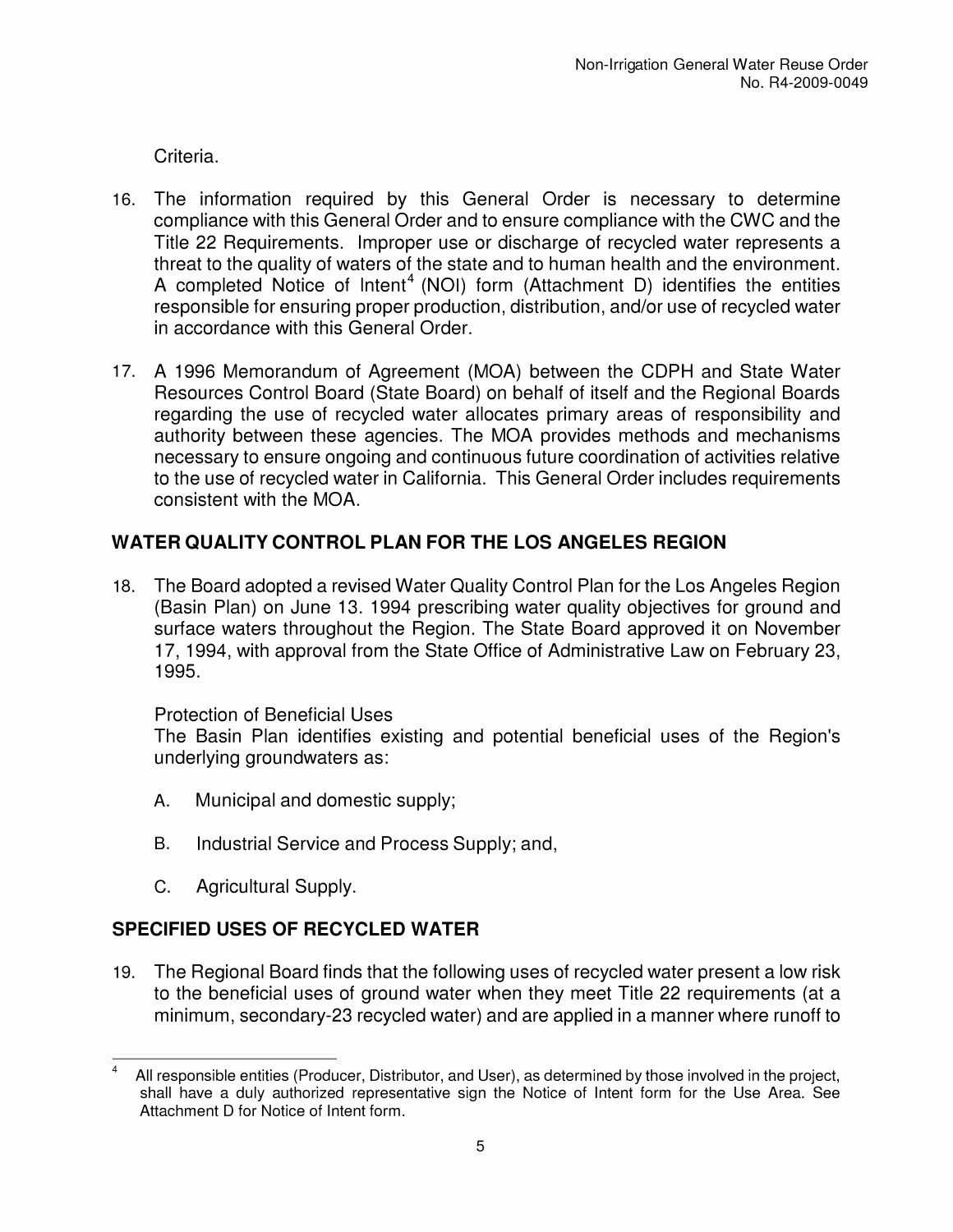surface waters or saturation of underlying soils does not occur. In addition, several of the following uses are generally short-term:

- A. Industrial boiler feed;
- B. Nonstructural fire fighting;
- C. Backfill consolidation around nonpotable piping;
- D. Soil compaction; Mixing concrete;
- E. Dust control on roads and streets;
- F. Cleaning roads, and outdoor work areas; and,
- G. Industrial process water that will not come into contact with workers.

## **CEQA AND PUBLIC NOTICE**

- 20. The proposed uses of recycled water will maintain and enhance natural resources and preserve potable sources of water, and thus this Order is categorically exempt from the provisions of the California Environmental Quality Act in accordance with Title 14, California Administrative Code, Chapter 3, Section 15307.
- 21. The Board has notified the Producers, Distributors and interested agencies and persons of its intent to prescribe water reuse requirements and has provided them the opportunity for a public hearing and to submit their written views and recommendations.
- 22. The Regional Board, in a public meeting, heard and considered all comments pertaining to this General Order.

**IT IS HEREBY ORDERED,** that all responsible entities (Producers, and/or Distributors) shall submit a Notice of Intent for the Use Area, or a separate report of waste discharge. Entities that file a Notice of Intent indicating their intention to be regulated under the provisions of this general order and receive program authorization from this Board shall comply with the following for Use Areas covered under this permit:

## **A. PROHIBITIONS**

- 1. The treatment, storage, distribution, or reuse of recycled water shall not create a nuisance as defined in Section 13050(m) of the California Water Code.
- 2. No recycled water shall be applied to soils in a Use Site Area<sup>1</sup> (Site or Use Area) during periods when soils are saturated.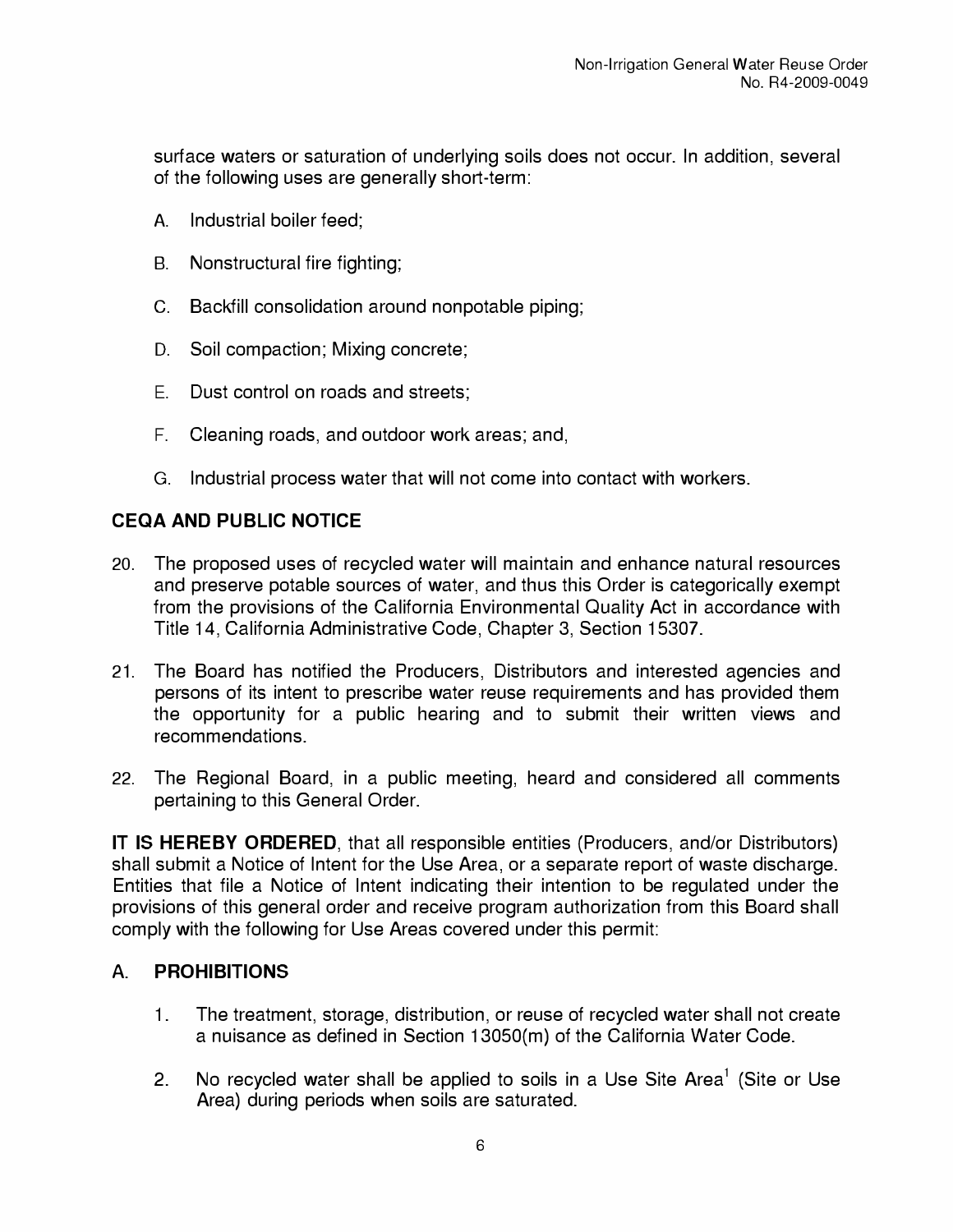- 3. Recycled water shall not be allowed to escape from the designated use area(s) as surface flow that would either pond and/or enter waters of the state. Secondary-treated recycled water as described under Section B shall not be allowed to escape from the designated use area(s) as an airborne spray that would visibly wet vegetation or any other surface.
- 4. Spray or runoff shall not enter a dwelling or food handling facility, and shall not contact any drinking water fountain, unless specifically protected with a shielding device, such as a protective hood, which prevents spray and mist from contacting the outlet.
- 5. Permitted application of recycled water to groundwater recharge and wellhead protection areas is not covered under this Order.
- 6. The use of recycled water shall not cause or contribute to rising groundwater to impair surface water quality objectives or beneficial uses.
- 7. Permitted recycled water used as a domestic or animal water supply is not covered under this Order.
- 8. There shall be no cross-connection between potable water supply and piping containing recycled water. All Producers, Distributors, and Users of recycled water shall provide for appropriate backflow protection for potable water supplies as specified in Title 17, Section 7604 of the California Code of Regulations or as specified by CDPH.
- 9. The discharge of recycled water by any Producer, Distributor, or User pursuant to this General Order is prohibited unless interested entities (Producers and/or Distributors) have submitted a complete NOI, Operation & Maintenance Plan (see Section C.2.j.), and application fee.
- 10. The use of recycled water in a manner different than described in the Operation & Maintenance Plan is prohibited.

### **B. RECYCLED/REUSE WATER QUALITY REQUIREMENTS AND LIMITATIONS**

- 1. Reuse Water Quality Requirements and Limitations of this Order shall meet the most current applicable CCR Title 22 regulations. Irrigation and impoundment requirements and limitations specified in Title 22 do not apply to this Order.
- 2. The Producers/Distributors shall discontinue delivery of recycled water for intended reuse projects during any period in which it has reason to believe that the requirements of the CDPH reuse criteria insofar as they relate to the quality of the recycled water, are not being met. The delivery of recycled water shall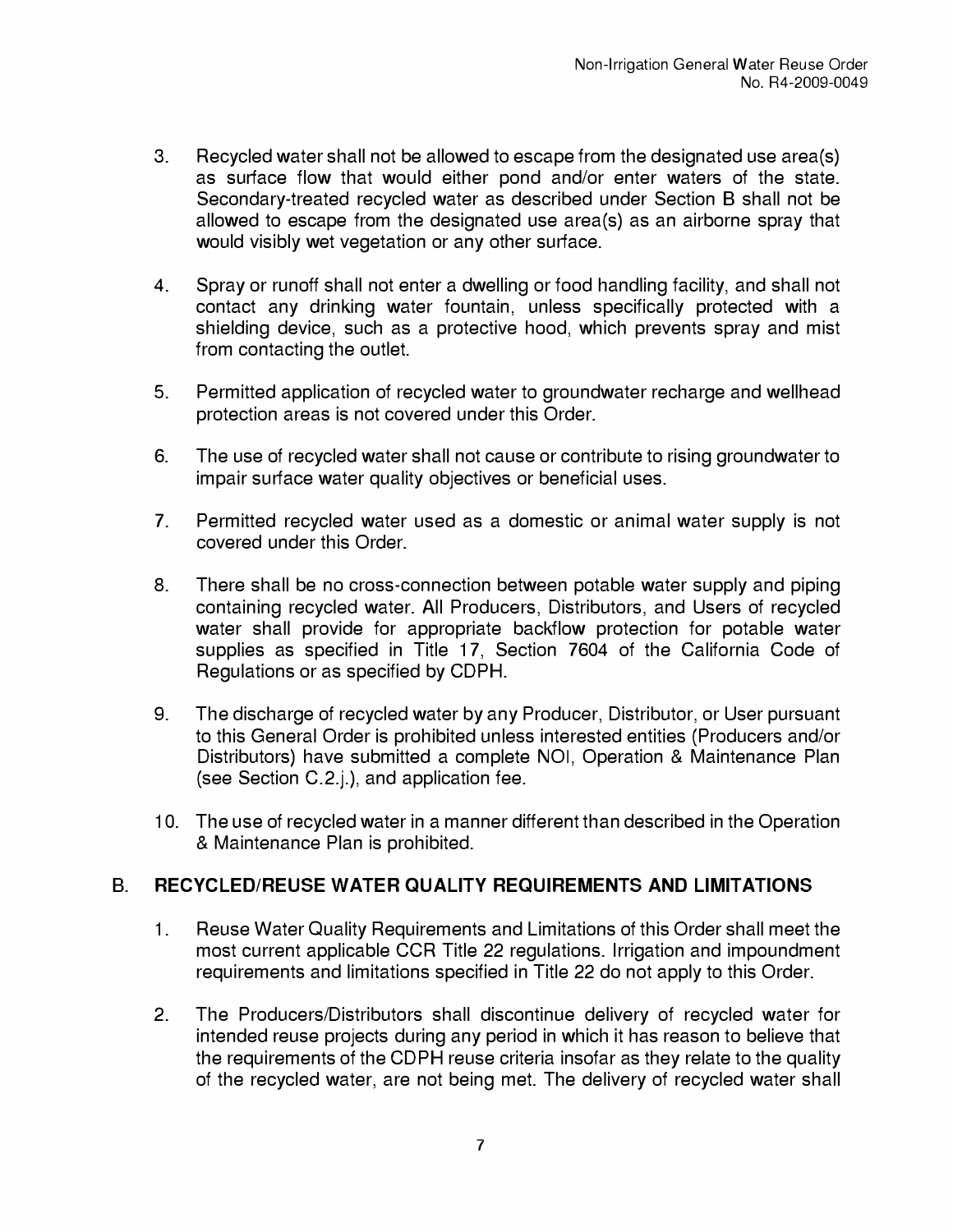not be resumed until all conditions which caused the violations have been corrected.

3. Minimum Recycled Water Quality- Secondary - 23 Recycled Water (Restricted Use)

Water to be recycled for reuse shall at a minimum be adequately oxidized and disinfected water that receives at least secondary level treatment and meets, at a minimum, the following limits:

a. Total Coliform: All water recycled for reuse authorized under this permit must meet the total coliform limits specified below (at either the Producer's wastewater treatment plant or, if necessary, after additional treatment at a Distributor's plant) prior to delivery for reuse purposes.

After adequate contact with disinfectant the number of total coliform organisms shall not exceed:

- i. A median value of 23 MPN/100ml as determined from the bacteriological results of the last seven days for which sample analyses have been completed; and,
- ii. A maximum value of 240 MPN/100ml in more than one sample in any 30 day period.
- b. Reuse Applications:

At a minimum, secondary-23 recycled water may be used where the public has restricted access or exposure for the following reuse applications:

- i. Industrial boiler feed;
- ii. Nonstructural fire fighting;
- iii. Backfill consolidation around nonpotable piping;
- iv. Soil compaction; Mixing concrete;
- v. Dust control on roads and streets;
- vi. Cleaning roads, and outdoor work areas;
- vii. Industrial process water that will not come into contact with workers;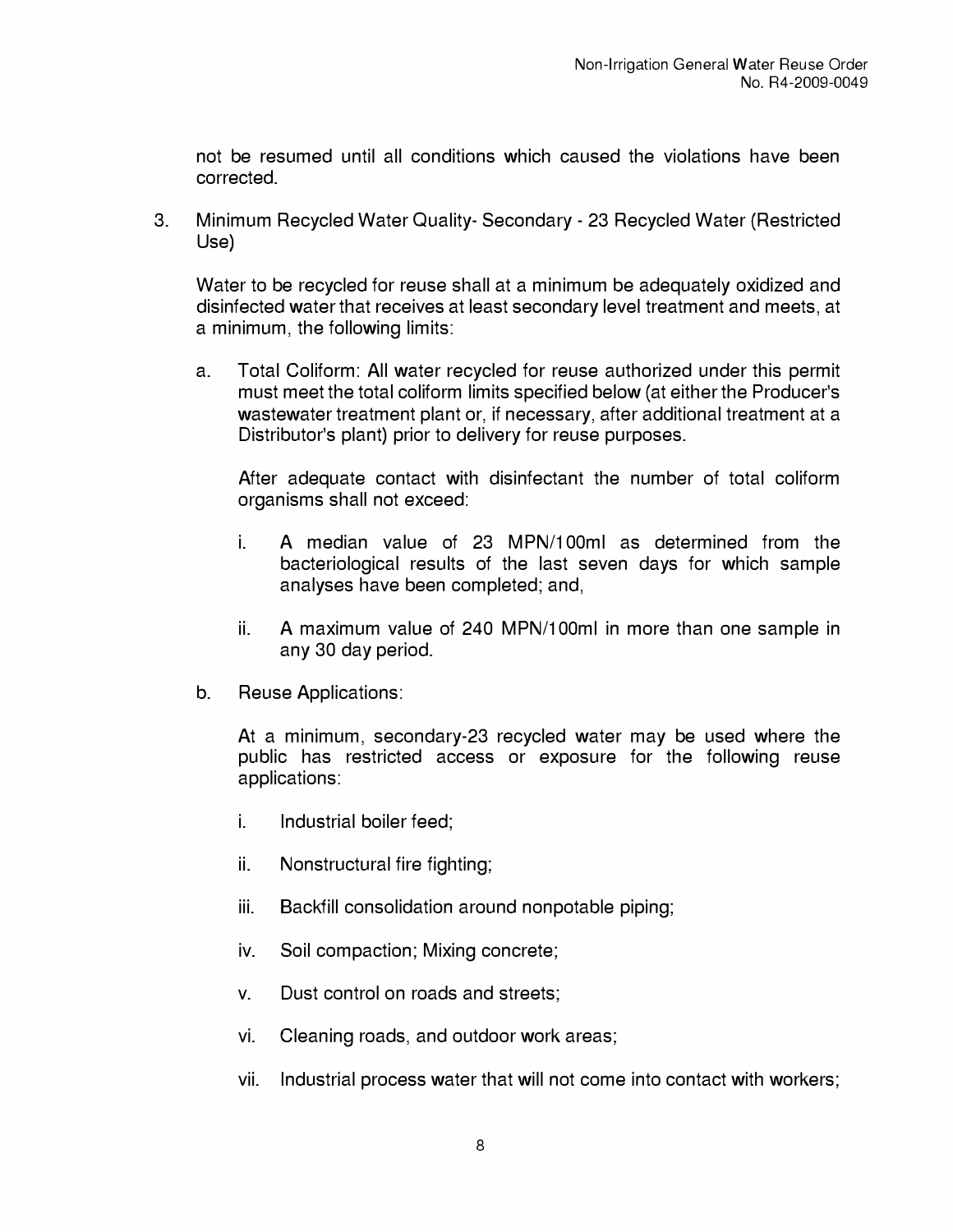- viii. Flushing sanitary sewers;
- ix. Industrial and commercial cooling or air conditioning not involving cooling tower, evaporative condenser, or spraying that creates a mist; and,
- x. Additional uses of Title 22 disinfected secondary-23 as approved by CDPH.
- 4. Recycled Water Storage Limitations
	- a. Any storage facility containing recycled water for reuse applications shall be managed in a manner to control odor or nuisance conditions. Should such problems develop, a management plan shall be devised and implemented to monitor, correct, and control future occurrences.
	- b All wastewater storage ponds shall be adequately protected from erosion, washout and flooding from a 24-hour rainfall event having a predicted frequency of once in 100 years.
	- c. In-ground impoundment of recycled water within 100-feet of a domestic well, unless approved by the CDPH, is not covered under this Order.

### **C. REUSE PROGRAM PROVISIONS**

### **1. Producer Responsibilities**

a. The Producers intending to be covered under this General Water Reuse Order shall submit a NOI.

Producer responsibilities in this section may be required of or undertaken by the Distributor as determined between them. In such case the Distributor shall submit the NOI or the Producer shall show evidence of an agreement with the Distributor to undertake the responsibilities. In any case respective responsibilities shall be spelled out in the joint agreement, which must be submitted with the NOI.

- b. This Order becomes effective upon written approval of the NOI by the Executive Officer.
- c. The Producers shall develop administrative procedures specifying how the permit based system, based upon General Water Reuse Order No. R4-2009-0049, for regulating Distributors and/or Users will be implemented and how compliance with the CDPH reuse criteria will be ensured. The Producers may authorize specific reuse projects on a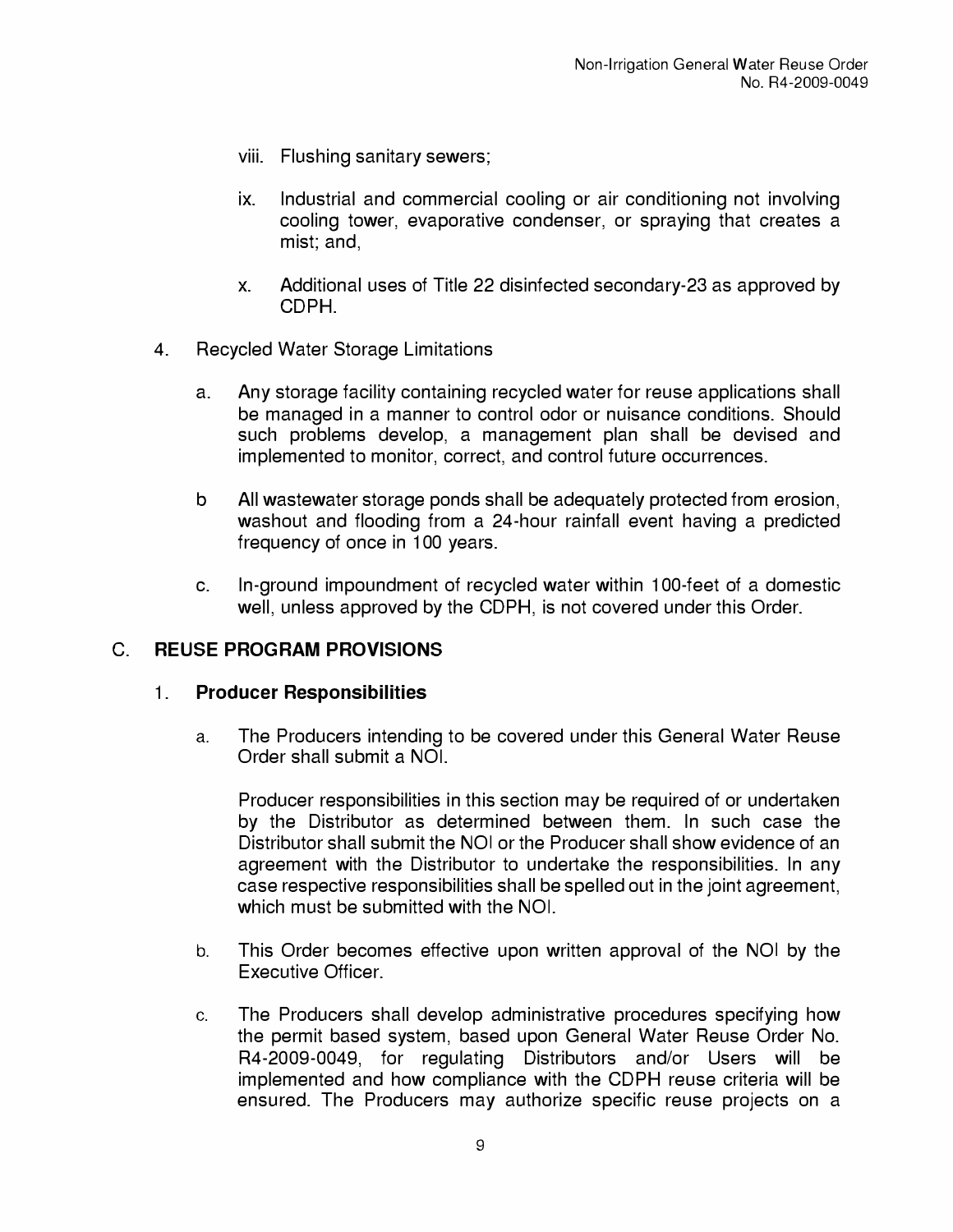case-by-case basis once the administrative procedures of the water reuse program are established.

- d. The Producers or Distributors (as appropriate) shall submit to CDPH for review and approval documentation of the proper installation of Title 17 mandated backflow prevention devices and the absence of cross connections prior to commencing use of recycled water at  $Sites<sup>1</sup>$ (Attachment B) meeting any of the following criteria:
	- i. Where the proposed use is a new use that is not covered in the CDPH reuse criteria.
	- ii. Dual plumbed systems<sup>1</sup> (per Title 22 definition within building plumbing and residential irrigation; secondary-treated recycled water is not allowed for dual plumbed systems).
	- iii. Large, high volume usage, or otherwise complex Sites as defined in the Producer's Water Reuse Program.

The Producers or Distributors (as appropriate) shall also submit a copy of the CDPH's approval to the Regional Board within 30 days upon receiving of the CDPH's approval.

- e. The Producers and/or Distributors (as appropriate) will be responsible for ensuring that recycled water meets the quality standards of this Order and for the operation and maintenance of major transport facilities and associated appurtenances. The Producers shall hold the Distributors and/or Users responsible for the application and use of recycled water on their designated Use Areas and associated operations and maintenance in accordance with all applicable Title 22 reuse criteria requirements.
- f. The Producers shall ensure that periodic inspections are conducted of the Users' facilities and operations to monitor and ensure compliance with conditions of the Producers' permits and this Order. The Producers shall take whatever actions are necessary, including the termination of delivery of recycled water to the Users, to correct any violations. If the Producers do not take appropriate action for violations such as nuisance flows, then the Regional Board will take appropriate enforcement action upon local agencies' violations.
- g. The Producers shall comply with all applicable items of the attached Standard Provisions and Reporting Requirements, or any amendments thereafter.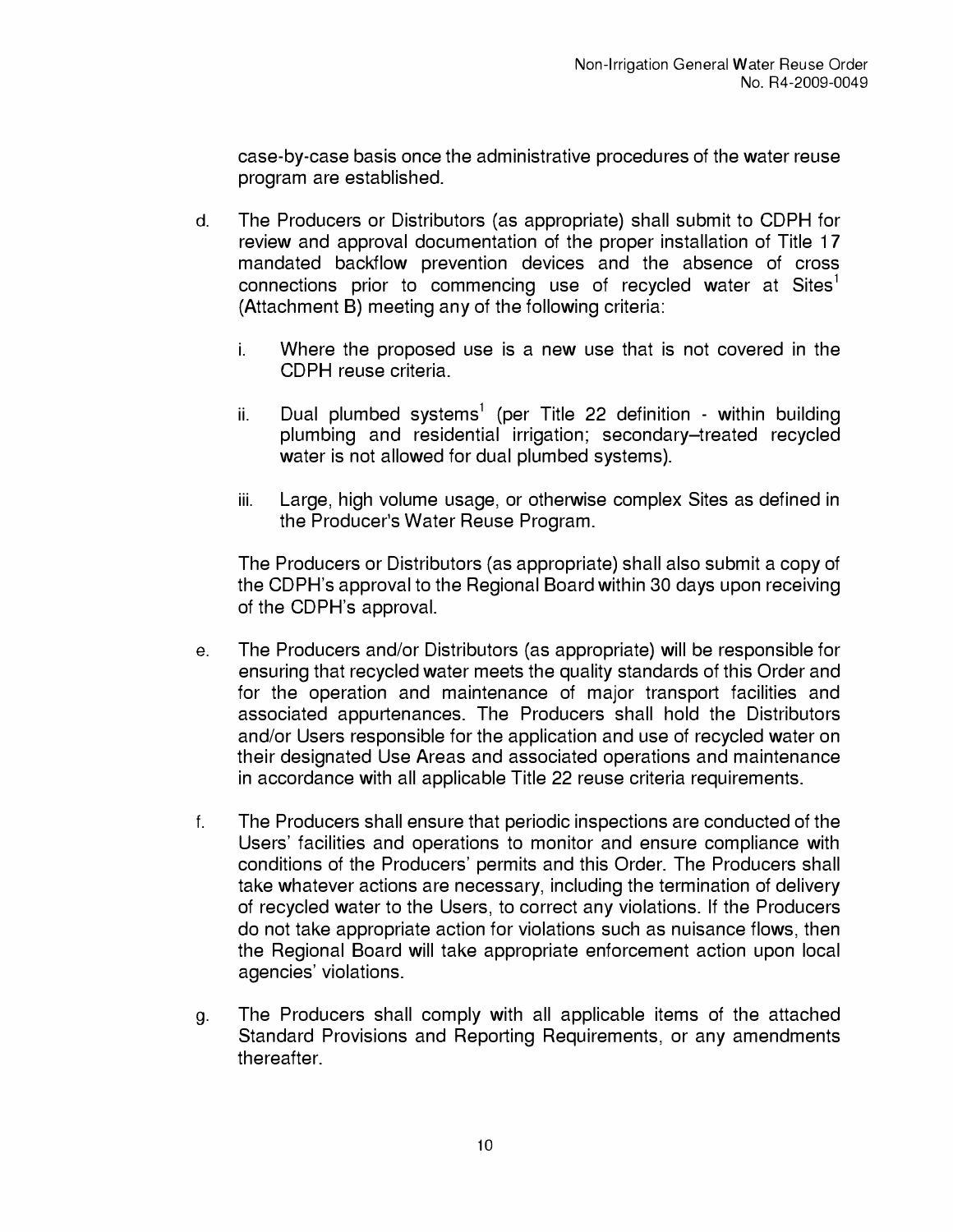h. When additional Site specific requirements and/or Provisions are applied to a reuse project as a condition of adoption of this Order, they shall be identified in the NOI.

## **2. Joint Responsibilities**

- a. Each Distributor and/or User shall demonstrate to the Producers the means by which all applicable use area requirements, as specified in CDPH reuse criteria, will be complied with. Each User shall comply with the applicable uniform region-wide recycling criteria established pursuant to CWC section 13521 {Title 22 section 60301 et. seq.,).
- b. If someone other than the User {User's Agent) is responsible for applying the recycled water, e.g. a truck hauler, then the User shall require them of these requirements in a written permit or other suitable manner. A User's Agent shall fill out a Recycled Water Release Form or equivalent tracking documentation when receiving recycled water from the Producer.
- c. A copy of the General Order must be provided to the Distributor{s) and/or Users by the Producer. The Distributor{s) and/or Users must have these available at all times for inspection by Regional Board staff, the Producer, or State/County Health Officers.
- d. The Producers shall comply with the self-monitoring program as adopted by the Board and as may be amended by the Executive Officer. The Producers are responsible for all necessary information from Distributors and/or Users. Distributor{s) and/or Users are responsible for submitting on-site observation reports and use data to each Producer, who will compile and file an annual report with the Regional Board. The Producer, at its discretion, may assume the Distributor{s)' and/or Users' responsibility for on-site observation reports and use data.
- e. The Producers shall ensure that cross-connections between potable water and nonpotable water systems have not been created and that backflow prevention devices are in proper working order by conducting or requiring User testing, in accordance with CDPH reuse criteria and CCR Title 17 Section 7605. Reports of testing and maintenance shall be maintained by the Producers.
- f. The Producers, Distributors {if any), and Users shall maintain in good working order and operate any facility or control system installed by the Producers, Distributors {if any), and Users, respectively, to achieve compliance with the water reuse requirements.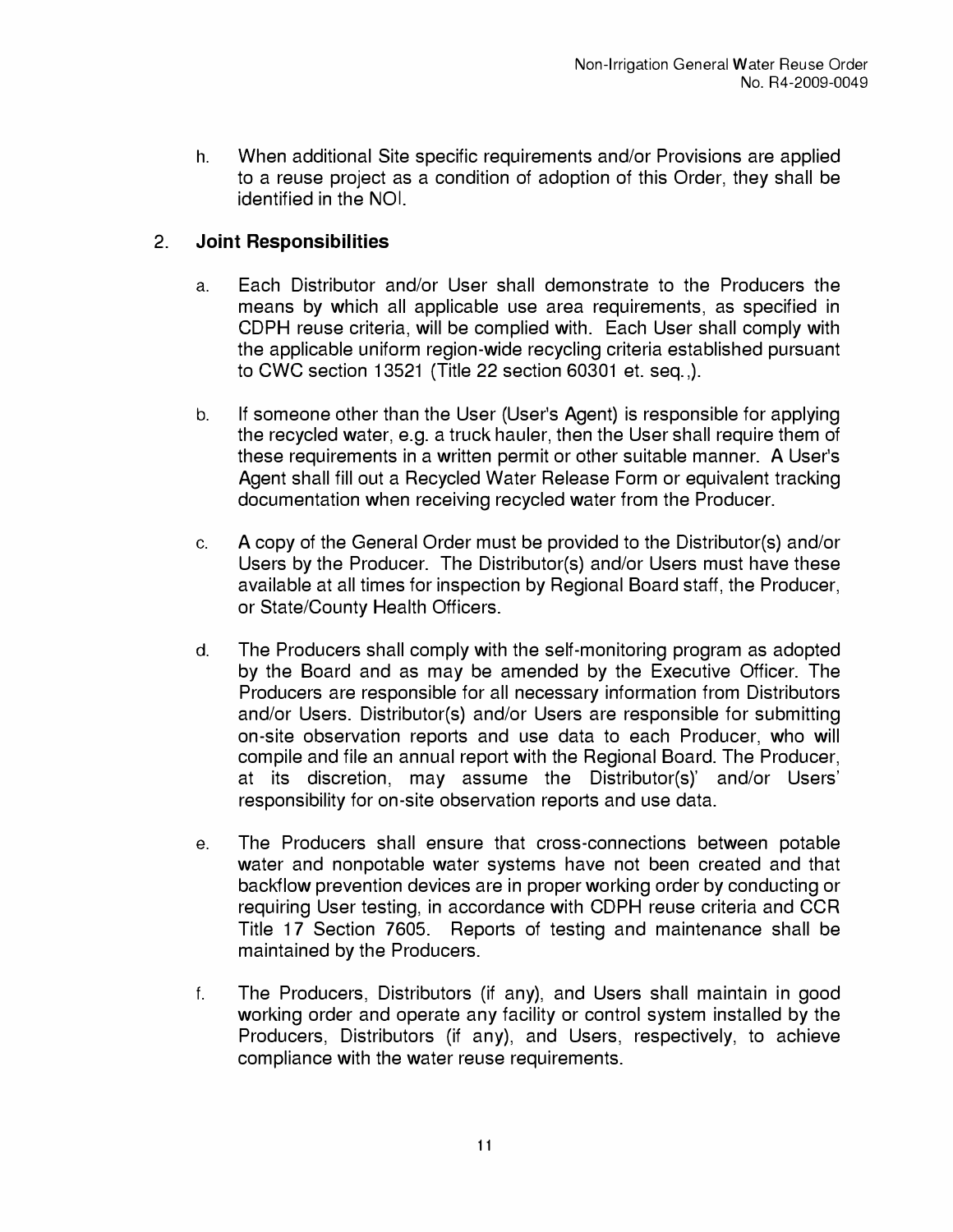- g. The Producers, Distributors (if any), and Users shall receive appropriate employee training to ensure proper operation of recycling facilities, and compliance with this Order. In accordance with CCR Title 17, Section 7586, each Producer, Distributor (if any), and User shall designate a Recycled Water Supervisor<sup>1</sup> responsible for compliance with a Producer's permit conditions.
- h. The Producers, Distributors (if any), and Users shall ensure that all above ground equipment, including pumps, piping, storage reservoir, and valves, etc. which may at any time contain recycled water shall be adequately and clearly identified with appropriate notification signage. The Producers, Distributors (if any), and Users shall inform the public through posting of appropriate signs that the liquid being distributed is recycled water and is non-potable.
- i. When street sweeping (including road, and outdoor work area cleansing) uses both recycled water and potable water, the Producers, Distributors (if any), and Users shall ensure cross-connection protection by complying with the following:
	- i. Each vehicle shall have either a) and air gap filling port for receiving either recycled or potable water or b) two separate hose connections, one for potable and one for recycled water, with such connections being of different sizes to prohibit cross-connecting water sources;
	- ii. The risers, hoses and fittings for each supply shall be color coded (painted), blue for potable and purple for recycled water;
	- iii. The hoses, hydrants and risers for each supply shall have separate and unique fittings (e.g., 2-1/2 inch diameter on the potable system and 2 inch diameter on the recycled water system) such that the potable system cannot accidentally be used on the recycled system and vice versa;
	- iv. Signage shall be placed on each vehicle identifying it as carrying nonpotable /recycled water and incorporate the wording **"RECYCLED WATER-DO NOT DRINK"** and the international symbol as shown in Page B-10 of Attachment B; and,
	- v. Vehicle or equipment carrying recycled water used for street sweeping shall be restricted from delivering potable water for human consumption unless CDPH procedures for cleaning and disinfection are followed.
	- vi. Street sweeping shall not result in significant ponding or runoff.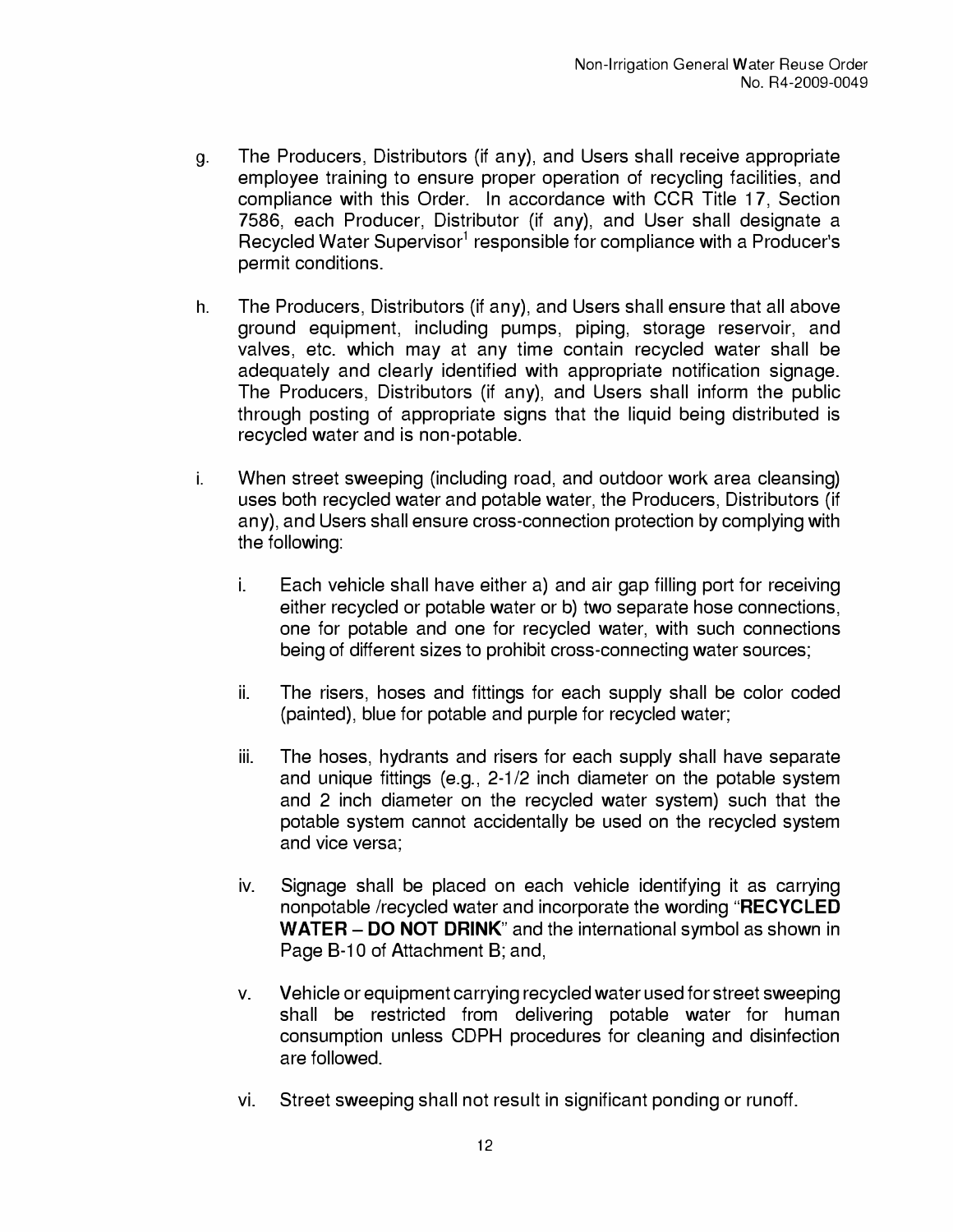- j. Each Producer and/or Distributor shall have an Operation and Maintenance Plan (O&M Plan) in place, which contains the following elements:
	- i. A detailed operations plan for the Use Area including methods and procedures for implementation of regulations regarding recycled water use and maintenance of equipment and emergency backup systems to maintain compliance with the conditions of this General Order and CDPH requirements (i.e., identification of Best Management Practices implemented to achieve and maintain compliance);
	- ii A copy of the approved Title 22 Engineering Report<sup>1</sup> submitted to CDPH and any recommendations or "conditions of approval" provided by the CDPH;
	- iii. A copy of the Producer's established rules and/or regulations, as approved by the CDPH, for Distributors and Users governing the design and construction of recycled water use facilities and the use of recycled water in accordance with the criteria established in Title 22 and this Order;
	- iv. A copy of the written (and signed) agreement between the respective parties responsible for the producing, distributing, and using the recycled water;
	- v. A copy of the duty statement for the recycled water use supervisor responsible for the Use Area; and,
	- vi. Verification that the recycled water use supervisor has attended training regarding the safe and efficient operation and maintenance of recycled water use facilities.
- k. To comply with this General Order, Producers, Distributors, and Users must implement the following treatment and control measures necessary to avoid pollution or nuisance and maintain the highest water quality consistent with the maximum benefit to the people of the state:
	- i. Implement treatment and use standards necessary to produce, as a minimum, disinfected secondary-23 recycled water and implement the applicable Title 22 Requirements;
	- ii. Identify and implement best management practices; and,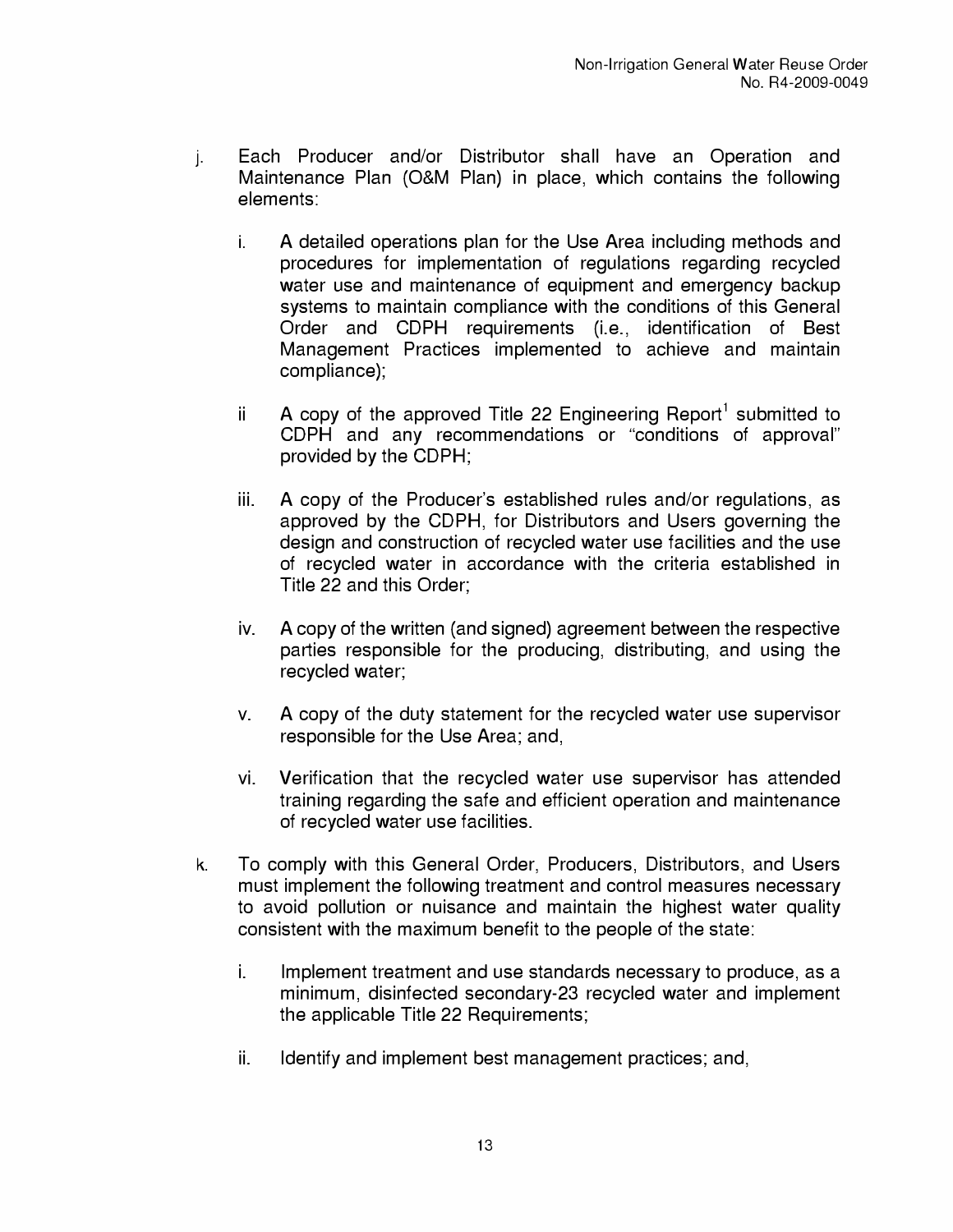iii. Develop, maintain, and implement an O&M Plan; and Trained personnel (e.g., recycled water supervisor). Users do not need to submit an O&M Plan.

## **D. GENERAL PROVISIONS**

- 1. The Producers or Distributors, shall document compliance with all conditions of this Order and of water reuse criteria in Title 17 and Title 22 of the California Code of regulations.
- 2. If any condition or criteria set forth in this Order conflicts or is inconsistent with any requirement set forth in any State regulation or State board Policy, the more stringent condition or criterion shall apply.
- 3. The Producers, Distributors (if any), and Users shall allow the Board or its authorized representatives, in accordance with Section 13267(c) or other relevant provisions of the California Water Code:
	- a. Entry upon premises where a regulated facility or activity is located or conducted, or where records are kept under the conditions of this Order;
	- b. Access to and copy of, at reasonable times, any records that must be kept under the conditions of this Order;
	- c. Inspection, at reasonable times, of any facility, equipment (including monitoring and control equipment), practices, or operations regulated or required under this Order; and
	- d. To sample or monitor, at reasonable times, for the purpose of ensuring compliance with this Order.
- 4. After notice and opportunity for a hearing, this Order may be terminated or modified for cause, including, but not limited to:
	- a. Violation of any term or condition contained in this Order;
	- b. Obtaining this Order by misrepresentation, or failure to disclose fully all relevant facts;
	- c. A change in any condition that requires either a temporary or permanent reduction or elimination of the authorized reuse;
	- d. Endangerment to public health or environment that can only be regulated to acceptable levels by Order modification or termination.